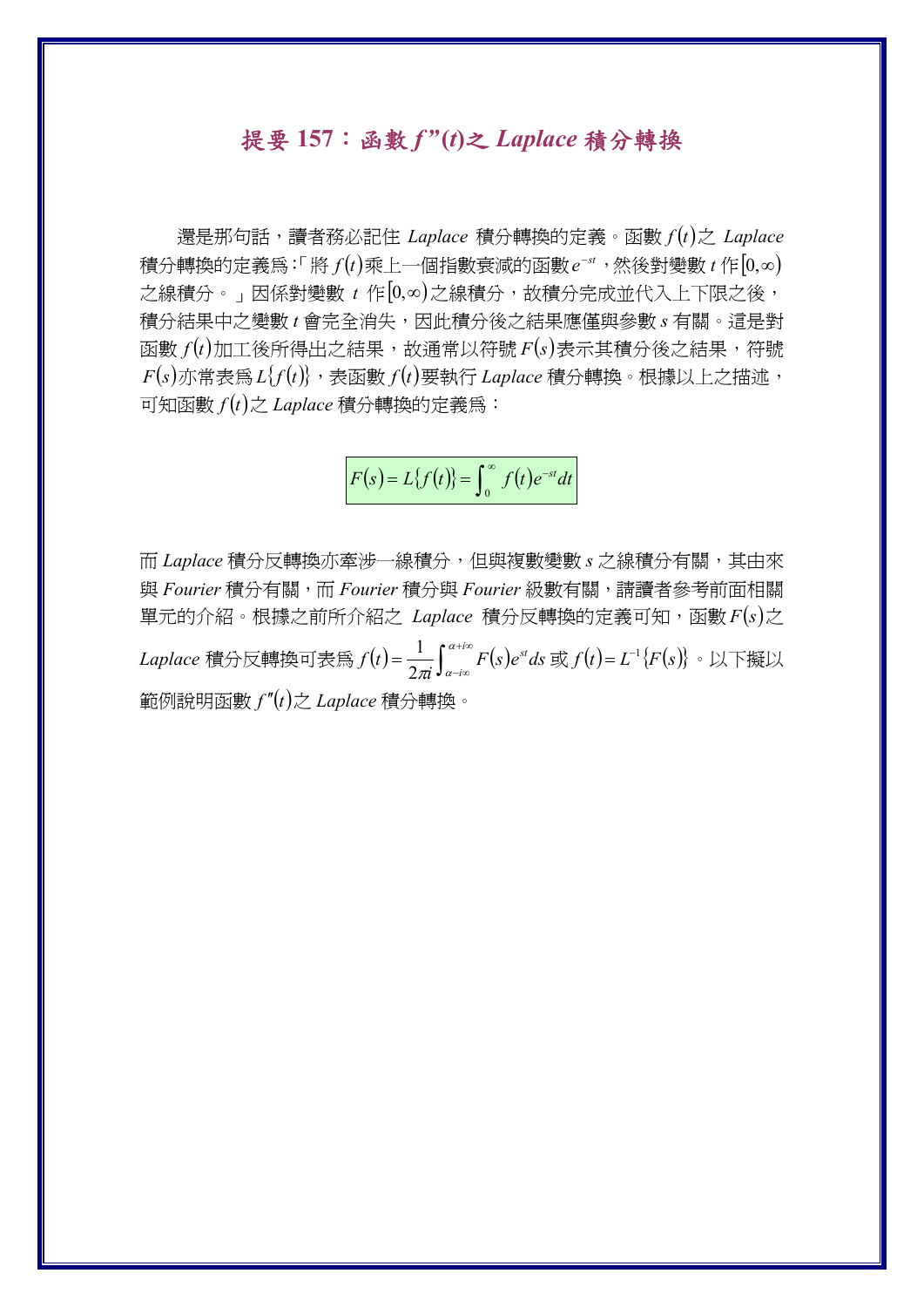範例一

 $\exists$ 說明函數 $f''(t)$ 之 $L$ aplace 積分轉換的過程與結果。

解答:

由定義知函數  $f(t)$ 之 Laplace 積分轉換可表為 $F(s)$ = $\int_0^\infty f(t)e^{-st}dt$  ,亦即:

$$
\int_0^{\infty} f''(t) e^{-st} dt = \int_0^{\infty} e^{-st} d[f'(t)]
$$
  
=  $[e^{-st} f'(t)]_{t=0}^{t\to\infty} - \int_0^{\infty} f'(t) d(e^{-st})$   
=  $\lim_{t\to\infty} [e^{-st} f'(t)] - [e^{-st} f'(t)]_{t=0} - \int_0^{\infty} f'(t) (-se^{-st} dt)$   
=  $\lim_{t\to\infty} \left[ \frac{f'(t)}{e^{st}} \right] - [e^{-s(0)} f'(0)] + s \int_0^{\infty} f'(t) e^{-st} dt$ 

因為 *<sup>f</sup>* 為有限值,又當 *<sup>s</sup>* <sup>0</sup> 時, *<sup>s</sup> <sup>e</sup>* ,故 lim <sup>0</sup>  $\lceil f' \rceil$  $\lim_{t\to\infty}$   $e^{st}$  $\left. \frac{f'(t)}{t} \right|$ →0。基於此,上 式可改寫為:

$$
\int_0^{\infty} f''(t)e^{-st}dt = s \int_0^{\infty} f'(t)e^{-st}dt - f'(0) = sL\{f'(t)\} - f'(0)
$$

 $\exists \text{Im} \int_0^{\infty} f'(t) e^{-st} dt = sL\{f(t)\} - f(0)$ ,  $\forall x$ :

$$
\int_0^{\infty} f''(t)e^{-st}dt = s \int_0^{\infty} f'(t)e^{-st}dt - f'(0)
$$
  
=  $s \left[ s \int_0^{\infty} f(t)e^{-st}dt - f(0) \right] - f'(0)$   
=  $s^2 \int_0^{\infty} f(t)e^{-st}dt - sf(0) - f'(0)$ 

 $\mathbb{E}[f'(t)]$ 之 *Laplace* 積分轉換結果爲:

$$
\int_0^{\infty} f''(t)e^{-st}dt = s^2 \int_0^{\infty} f(t)e^{-st}dt - sf(0) - f'(0)
$$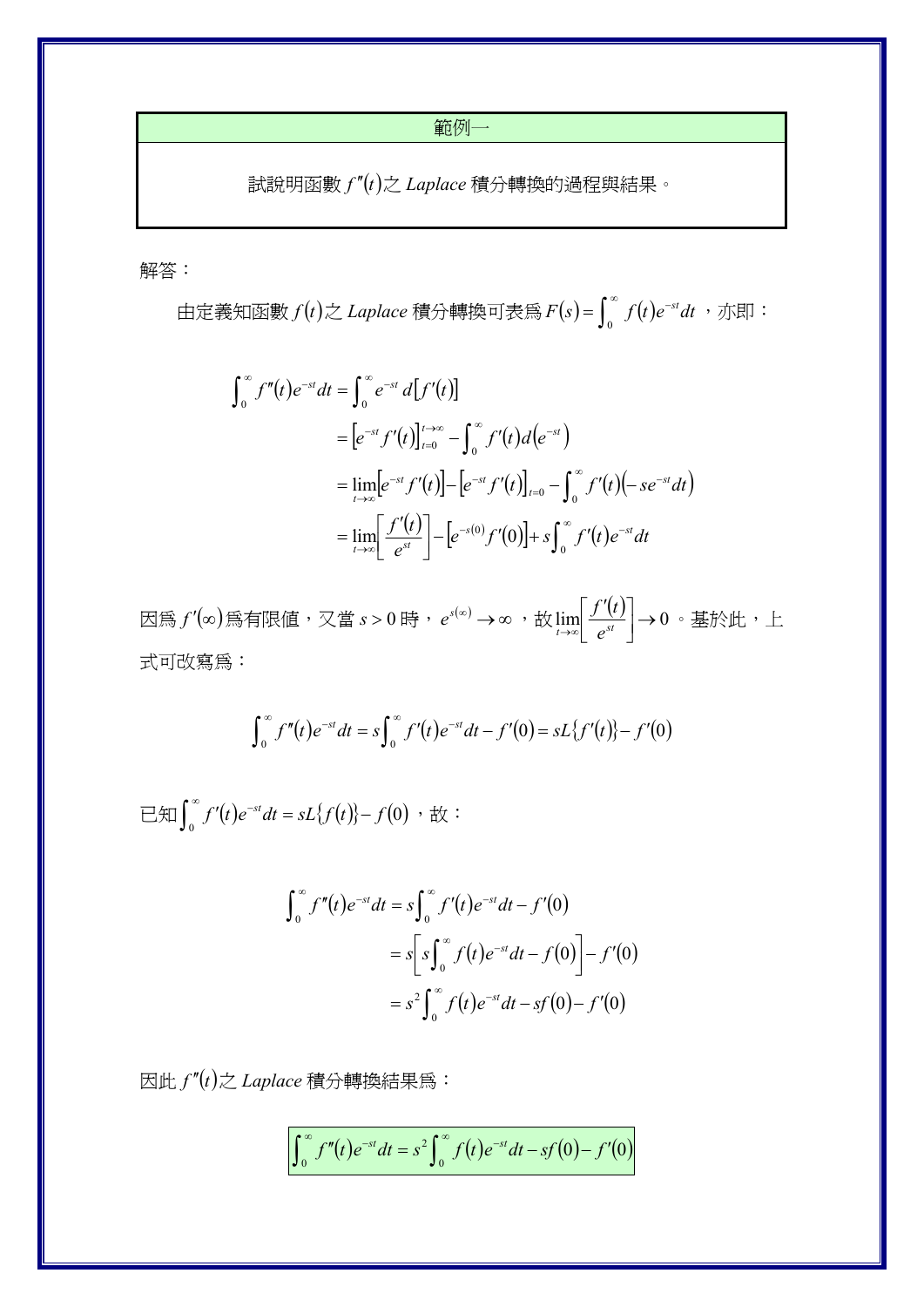範例二

試求函數*t* cos(at)之 Laplace 積分轉換的結果。

解答:

已知

$$
\int_0^{\infty} f''(t) e^{-st} dt = s^2 \int_0^{\infty} f(t) e^{-st} dt - s f(0) - f'(0)
$$

即

$$
L\{f''(t)\} = s^2 L\{f(t)\} - sf(0) - f'(0)
$$
 (1)

今考慮

 $f(t) = t \cos(at)$ 

則

$$
f'(t) = \cos(at) - at\sin(at)
$$
  

$$
f''(t) = -2a\sin(at) - a^2t\cos(at)
$$

且  $f(0) = (0)\cos(0) = 0$  ,  $f'(0) = \cos(0) - a(0)\sin(0) = 1$  , 代回式(1):

$$
L\{-2a\sin(at) - a^2t\cos(at)\} = s^2L\{t\cos(at)\} - s(0) - 1
$$
  
\n
$$
\Rightarrow -2aL\{\sin(at)\} - a^2L\{t\cos(at)\} = s^2L\{t\cos(at)\} - 1
$$
  
\n
$$
\Rightarrow -2aL\{\sin(at)\} + 1 = (s^2 + a^2)L\{t\cos(at)\}
$$
  
\n
$$
\Rightarrow (s^2 + a^2)L\{t\cos(at)\} = -2a\left(\frac{a}{s^2 + a^2}\right) + 1
$$
  
\n
$$
\Rightarrow (s^2 + a^2)L\{t\cos(at)\} = -\frac{2a^2}{s^2 + a^2} + 1
$$
  
\n
$$
\Rightarrow (s^2 + a^2)L\{t\cos(at)\} = \frac{-2a^2 + s^2 + a^2}{s^2 + a^2}
$$
  
\n
$$
\Rightarrow (s^2 + a^2)L\{t\cos(at)\} = \frac{s^2 - a^2}{s^2 + a^2}
$$
  
\n
$$
\Rightarrow L\{t\cos(at)\} = \frac{s^2 - a^2}{(s^2 + a^2)^2}
$$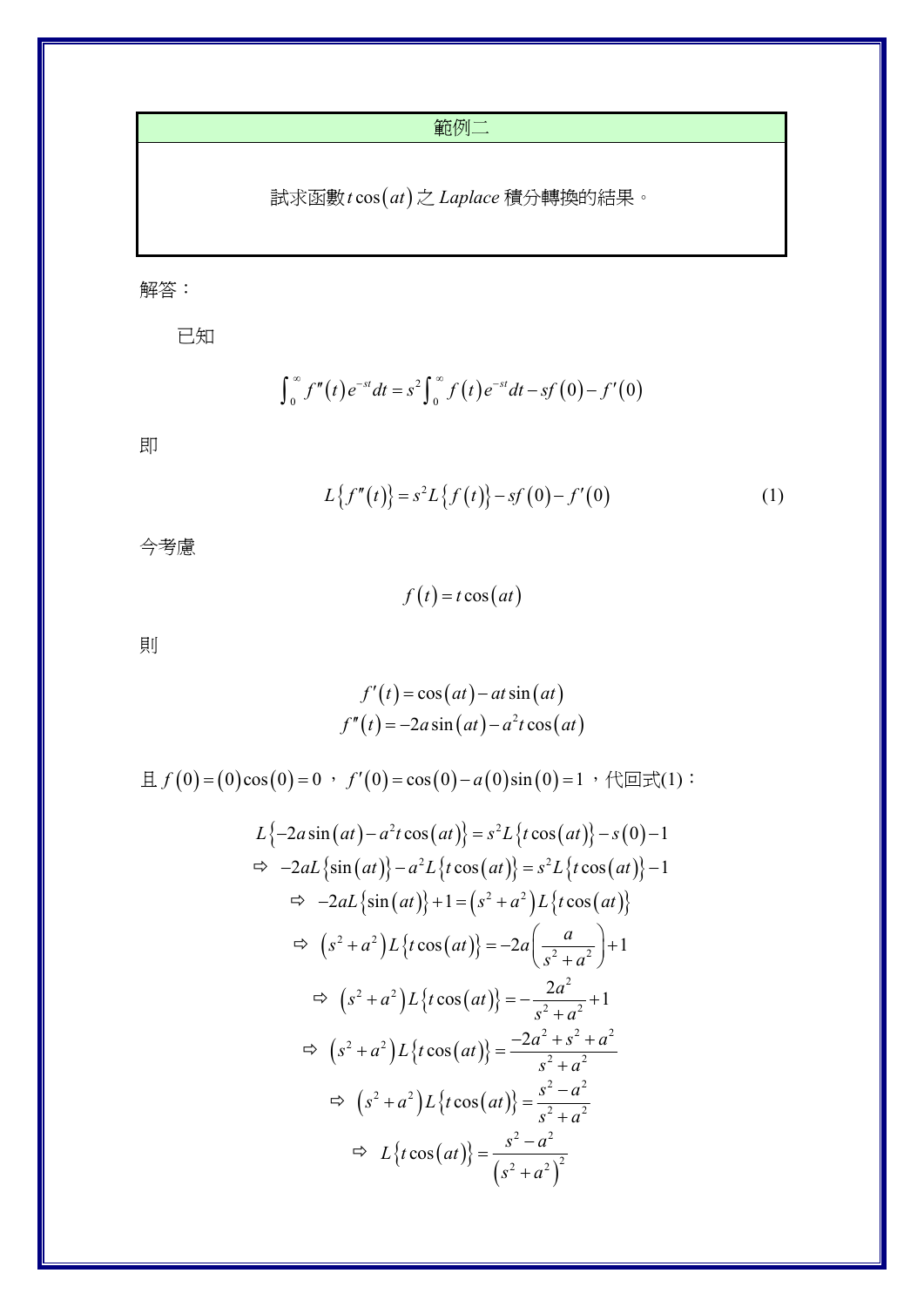\n
$$
\text{\n The image shows a function of the following matrices:\n  $\text{tr}(at) = \frac{s^2 - a^2}{(s^2 + a^2)^2}$ \n \]\n The equation is:\n  $\text{tr}(at) = \frac{s^2 - a^2}{(s^2 + a^2)^2}$ \n \]\n
$$

## 範例三

試求函數*t* sin(at)之 Laplace 積分轉換的結果。

解答:

已知

$$
\int_0^{\infty} f''(t) e^{-st} dt = s^2 \int_0^{\infty} f(t) e^{-st} dt - sf(0) - f'(0)
$$

即

$$
L\{f''(t)\}=s^2L\{f(t)\}-sf'(0)-f'(0)
$$
 (1)

今考慮

 $f(t) = t \sin(at)$ 

則

$$
f'(t) = \sin(at) + at \cos(at)
$$
  

$$
f''(t) = 2a \cos(at) - a^2t \sin(at)
$$

且  $f(0) = (0) \sin(0) = 0$  ,  $f'(0) = \sin(0) + a(0) \cos(0) = 0$  , 代回式(1):

$$
L\{2a\cos(at) - a^2t\sin(at)\} = s^2L\{t\sin(at)\} - s(0) - 0
$$
  
\n
$$
\Rightarrow 2aL\{\cos(at)\} - a^2L\{t\sin(at)\} = s^2L\{t\sin(at)\}
$$
  
\n
$$
\Rightarrow 2aL\{\cos(at)\} = (s^2 + a^2)L\{t\sin(at)\}
$$
  
\n
$$
\Rightarrow (s^2 + a^2)L\{t\sin(at)\} = 2a\left(\frac{s}{s^2 + a^2}\right)
$$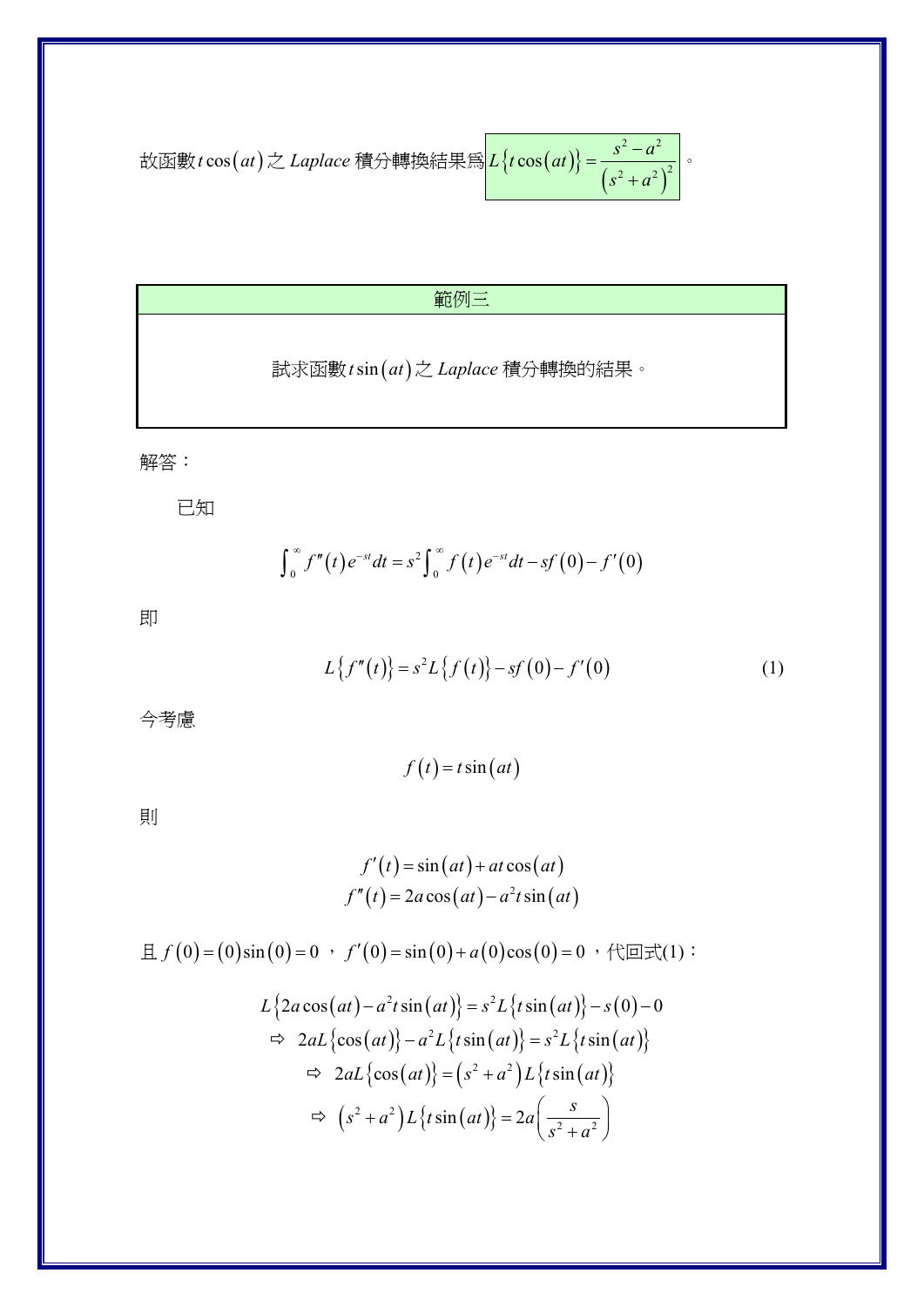$$
\Rightarrow L\{t\sin(at)\} = \frac{2as}{(s^2 + a^2)^2}
$$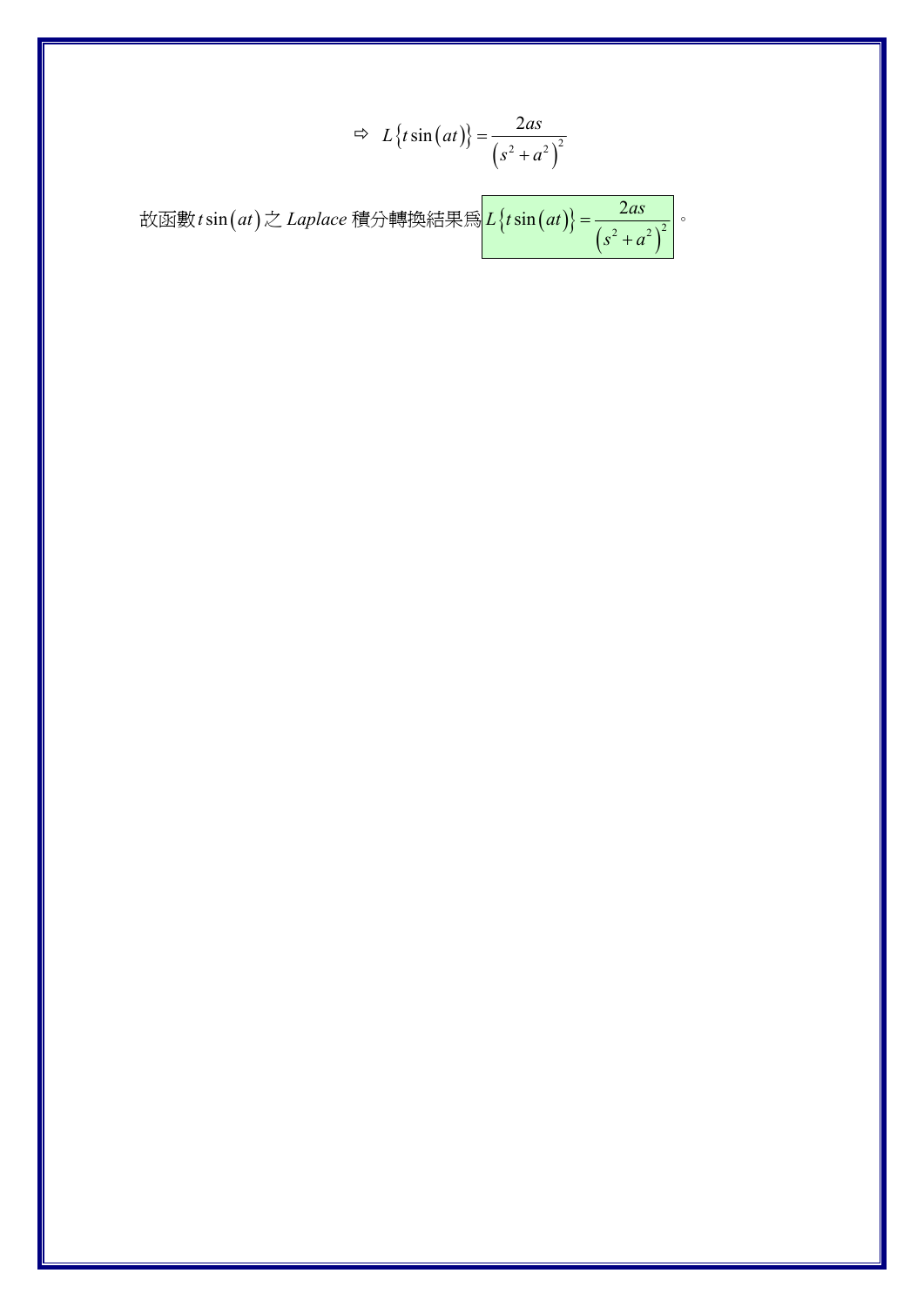| f(t)             | F(s)                     | 條件                             |
|------------------|--------------------------|--------------------------------|
| $\mathbf{1}$     | 1/s                      | s > 0                          |
| $\boldsymbol{t}$ | $1/s^2$                  | s > 0                          |
| $t^2$            | $2/s^3$                  | s > 0                          |
| $t^n$            | $n!/s^{n+1}$             | s > 0                          |
| $e^{at}$         | $1/(s - a)$              | s > a                          |
| cosh(at)         | $s/(s^2 - a^2)$          | $s - a > 0 \nexists s + a > 0$ |
| sinh(at)         | $a/(s^2 - a^2)$          | $s-a>0 \nleq s+a>0$            |
| cos(at)          | $s/(s^2 + a^2)$          | s > 0                          |
| sin(at)          | $a/(s^2 + a^2)$          | s > 0                          |
| f'(t)            | $sL{f(t)}-f(0)$          | s > 0                          |
| f''(t)           | $s^2L{f(t)}-sf(0)-f'(0)$ | s > 0                          |

註:

- **❶** 因 *s* 是一個複數,所以 *s* > 0 之更準確的條件寫法為 *s* 之實數部分大於零,即  $Re(s) > 0$
- **@** s 是落在如下圖所示之紅色直線上,因此Re(s)>0的想法是可以實現的。